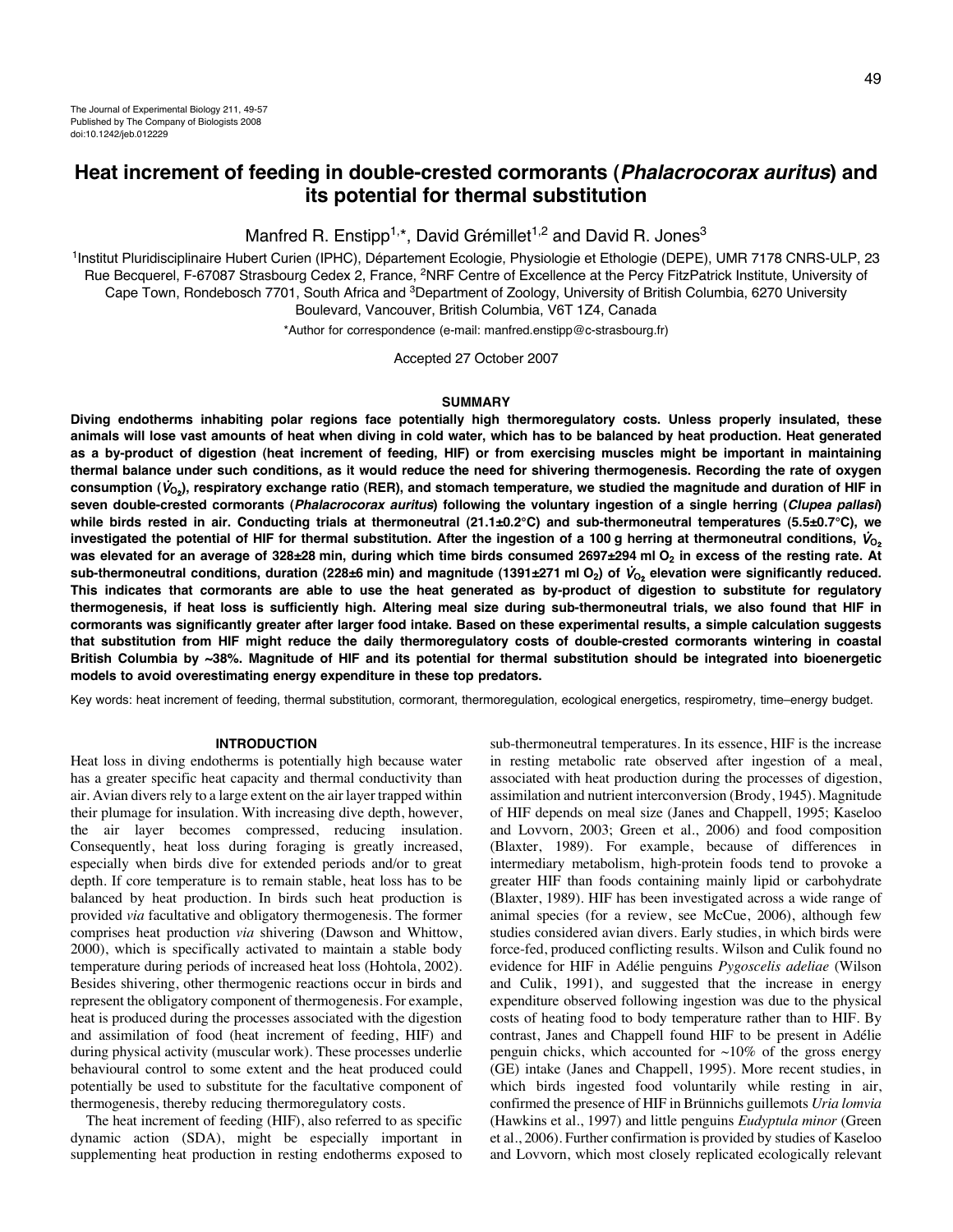conditions (Kaseloo and Lovvorn, 2003; Kaseloo and Lovvorn, 2005; Kaseloo and Lovvorn, 2006). They investigated HIF in mallard (*Anas platyrhynchos*) and lesser scaup ducks (*Aythya affinis*) which dabbled and dived for their food, respectively. Hence, just as for many other animal species, the presence of HIF in aquatic birds has been clearly demonstrated. Despite this demonstration and the recognition that HIF might account for a substantial portion of the energy of the ingested food, its exact nature and functional significance are still unclear (McCue, 2006). The latter point is illustrated by the equivocal findings of studies investigating the significance of HIF for thermoregulation. Results range from none to partial and even complete use of heat generated by HIF or exercising muscles for thermoregulation [see appendices 1 and 2 in Lovvorn (Lovvorn, 2007)].

Cormorants are foot-propelled pursuit divers that forage predominantly on fish (Johnsgard, 1993). They are unique among aquatic birds in having a partially wettable plumage (Grémillet et al., 2005a), so that the thickness of their plumage air layer is decreased. Consequently, their buoyancy is reduced and, therefore, the mechanical work required to counter buoyancy during diving (Lovvorn and Jones, 1991). However, a partially wettable plumage will also increase heat loss in water, especially during diving, and this effect will increase with dive depth. A wet plumage will also lead to a greater heat loss when resting in air. It is therefore no surprise that cormorants leave the water after a foraging bout and vigorously shake off water from their plumage. Some cormorant species inhabit thermally challenging environments. For example, a small population of great cormorants *Phalacrocorax carbo carbo* winters in West Greenland near the Artic Circle, encountering water temperatures below 0°C and air temperatures as low as –30°C (Grémillet et al., 2005b). Heat loss under these circumstances might be extremely high. This is illustrated by abdominal temperature decreases that have been observed throughout dive bouts of great cormorants [(Grémillet et al., 2005b) average decrease 1.9°C]. Nevertheless, Greenland cormorants continue to dive throughout the winter for up to several hours per day (Grémillet et al., 2005b). Consequently, thermoregulatory costs might account for a substantial part of their overall daily energy budget, unless birds are able to use heat produced through HIF or by exercising muscles (e.g. during flight when leaving the foraging area) to substitute for shivering thermogenesis.

In the present study, we used double-crested cormorants (*P. auritus*), which are closely related and morphologically similar to great cormorants, to investigate the magnitude and time course of the heat increment of feeding following a standard meal (100 g herring, *Clupea pallasi*) at thermoneutral conditions. In a second set of trials, conducted at sub-thermoneutral temperatures, we tested the hypothesis that cormorants use the heat generated by HIF to substitute for shivering thermogenesis. Finally, we studied the effect of meal size on HIF.

# **MATERIALS AND METHODS Animals**

Seven adult double-crested cormorants *Phalacrocorax auritus* Lesson, body mass  $2.10\pm0.01$  kg (mean  $\pm$  s.e.m., range  $1.81-2.21$  kg), were used in this study. Six of the birds were captured as chicks (5–6 weeks of age) from the Mandarte Island breeding colony, BC, Canada, while one bird was bred in our captive setting. All birds were well established in captivity. Details of holding conditions and animal care are published elsewhere (Enstipp et al., 2006a). All experimental procedures were approved by the UBC Animal Care Committee (Animal Care Certificates no. A02-0122 and A06-0421) and were in compliance with the principles promulgated by the Canadian Council on Animal Care.

# **Respirometry measurements**

Rates of oxygen consumption  $(\dot{V}_{O_2})$  and carbon dioxide production  $(\dot{V}_{CO_2})$  were measured during trials using an open-circuit respirometry system (Sable Systems, Henderson, NV, USA). A 55·l bucket (0.35 m diameter $\times$ 0.65 m high) with an airtight Plexiglas<sup>TM</sup> lid served as a respirometry chamber, through which air was drawn *via* four small side holes near its bottom. Air flow during the trials was maintained at  $10-11$  l min<sup>-1</sup> using a vacuum pump (Gast Manufacturing Inc., Benton Harbour, MI, USA). The main airflow from the respiration chamber was dried using silica gel before being led into a mass-flowmeter (Sierra Instruments Inc., Monterey, CA, USA), which automatically corrected the measured flow to STPD (273 K and 101.3 kPa). A sub-sample of 8  $l$  min<sup>-1</sup> was bled into a manifold from which an oxygen (paramagnetic  $O_2$ -analyser PA-1B, Sable Systems; resolution:  $0.0001\%$ ) and  $CO<sub>2</sub>$  analyser (Beckman LB2 Medical CO<sub>2</sub>-analyser, Schiller Park, IL, USA; resolution: 0.01%) sampled in parallel. All connections between the various components of the respirometry system were made with gasimpermeable  $Tygon^{TM}$  tubing.

Oxygen concentration inside the respiration chamber was above 20.5% and CO2 concentration was below 0.4% during all trials. The gas analysers were calibrated before each trial using 99.995% pure  $N_2$ , 0.95%  $CO_2$  (PraxAir, Richmond, BC, Canada) and outside air (set to 20.95%  $O_2$  and 0.03%  $CO_2$ ). Analyser drift was minimal but, if any occurred, it was corrected for during data analysis. Before a trial the entire system was tested for leaks by infusing pure N2 gas. Time delay between air leaving the respiration chamber and arriving at the gas-analysers was calculated by dividing the total volume of the tubing and drying columns by the flow rate. The delay was found to be 13 s for both analysers and was taken into account when calculating  $\dot{V}_{\text{O}_2}$  and  $\dot{V}_{\text{CO}_2}$  and relating them to feeding events. The time constant of the respiration chamber was calculated to be 5.5 min. Data from the flowmeter and the gas analysers were fed into a universal interface (16 bits resolution, Sable Systems) and average values were recorded every 5 s onto a desktop computer using Datacan (Sable Systems).

# **Stomach temperature**

In parallel with the respirometry measurements, temperature loggers (MiniTemp-xl; length 70 mm, diameter 16 mm, mass 25 g, resolution 0.03 K; earth&OCEAN Technologies, Kiel, Germany) were deployed in all birds to monitor temperature inside the proventriculus (hereafter 'stomach temperature') during feeding trials as a proxy for body temperature. Temperature loggers were programmed to record stomach temperature every 15 s and were fed to the birds inside a refrigerated herring before the start of experimentation. During HIF trials, temperature recordings enabled us to determine the time required to warm the ingested cold fish to body temperature. Furthermore, in separate trials five birds were fed various amounts of herring and smelt (*Osmerus mordax*) (refrigerated at  $\sim$ 5 $^{\circ}$ C) when resting in their pen. The exact amounts (range: 19–118 g) and feeding times were noted to investigate the relationship between the amount of fish ingested and the required heating time. Loggers were equipped with a spring crown and were not regurgitated by the birds but retrieved through stomach flushing at the end of experimentation, after about 10 days (for details, see Wilson and Kierspel, 1998). Upon retrieval the data were downloaded to a laptop computer.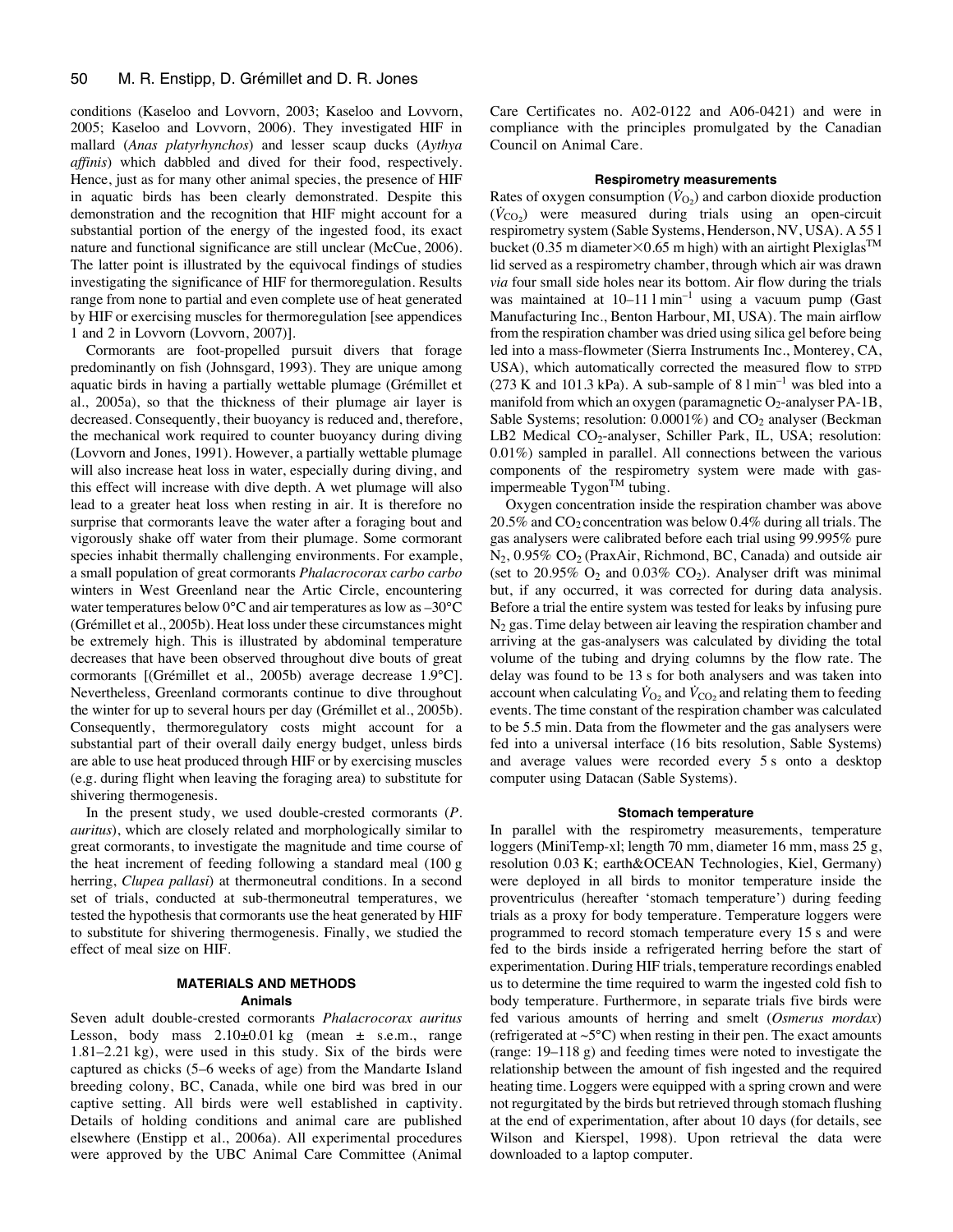

Fig. 1. Examples of changes in rates of oxygen consumption ( $V_{O_2}$ ) associated with the voluntary ingestion of a single herring. (A) The bird was resting within its thermoneutral zone (TNZ) and fed a 100 g herring at time zero. (B,C) Birds were resting at sub-thermoneutral conditions (below ~9°C) and fed a 100 g (B) or 60 g herring (C), respectively at time zero. The initial peak in  $V_{\text{O}_2}$  is related to movements during the feeding event and was excluded (using linear interpolation, see broken line) when calculating HIF (indicated by the shaded area). The horizontal broken line denotes resting  $V_{\text{O}_2}$ , established from the stable period preceding feeding.

## **Experiments**

We conducted two series of experiments. (1) In Nov–Dec 2003, three cormorants participated in feeding trials at environmental temperatures below their lower critical temperature [calculated to be ~9°C, eqn 11.9 (Ellis and Gabrielsen, 2002)]. During these trials the respirometer was positioned outside (mean air temperature: 6.6±0.4°C; range: 4.0–8.6°C) and birds were fed a single herring of mass either  $60 g$  or  $100 g$ . (2) In Nov 2006, we conducted feeding trials with five cormorants during which they were fed a single 100 g herring. The respirometer during these trials was kept inside a temperature-controlled room, with continuous ventilation from the outside. Mean air temperature during these trials was  $21.1\pm0.2$ °C (range:  $20.0-22.6$ °C) and was well within the thermoneutral zone (TNZ) of double-crested cormorants (Ellis and Gabrielsen, 2002). Air temperatures in the respiration chamber were monitored using a digital thermometer (Oregon Scientific, Portland, OR, USA) and did not fluctuate by more than  $\pm 2^{\circ}$ C during all trials.

All birds were fasted for  $\sim$ 16 h (range: 13–29 h) before experiments. At the beginning of a trial a bird was captured in its holding pen, weighed and put into the respirometer. After the initial excitement, birds settled quickly inside the darkened chamber and typically sat on a piece of StyrofoamTM at the chamber bottom. When a stable level of  $O_2$  and  $CO_2$  was reached and maintained for at least 10 min (usually after  $\sim$ 1 h), the lid of the chamber was moved slightly to one side and the bird was offered a single herring. In preliminary trials birds would not ingest the offered fish voluntarily and were consequently force-fed. Since this caused considerable disturbance to the birds, we discarded these trials. Hence, only trials during which a bird readily took the herring offered and ingested it voluntarily are reported here. Once the bird had swallowed a fish, the lid was quickly closed again and the bird left undisturbed for the remainder of the trial. The feeding procedure usually took  $\sim$ 30 s. Fish offered during trials were refrigerated overnight to temperatures naturally encountered by the birds during that time of year (~5°C). Herring were fed immediately after removal from the refrigerator. A trial ended when the monitored  $O_2$  and  $CO_2$  levels appeared to return to the resting level (i.e. pre-feeding level). All trials were conducted during daylight hours and lasted on average between  $3.5h(60g)$  herring) and  $6.5h$  $(100 \text{ g herring}).$ 

## **Data analysis and statistics**

Rates of oxygen consumption [using eqn 3b from Withers (Withers, 1977)] and carbon dioxide production were calculated in Datacan (Sable Systems) for each minute of a trial. From this the respiratory exchange ratio was determined as  $RER = \dot{V}_{CO_2}/\dot{V}_{O_2}$ . Resting  $V_{\text{O}_2}$  was established for each individual trial and served as a control measurement for each HIF determination. It was calculated as the mean  $V_{\text{O}_2}$  during a stable 10 min period immediately preceding feeding. Following ingestion of a herring,  $\dot{V}_{\text{O}_2}$  increased to a peak value before declining linearly towards the resting value. HIF was calculated as the elevation in oxygen consumption over the resting rate during the course of digestion (see Fig. 1). Note, however, that HIF calculated in this way reflects the total amount of heat generated as a by-product of digestion only, when the animal is at thermoneutral conditions (see below). Ingestion was always accompanied by a brief spike in  $\dot{V}_{O_2}$  (Fig. 1), most likely caused by movements associated with the feeding event. This initial spike was removed (using linear interpolation) before calculating the magnitude of HIF (indicated by the shaded area in Fig.  $1A-C$ ). In a few cases birds fed a 100 g herring did not reach their resting  $\dot{V}_{O_2}$  by the end of a feeding trial. Since  $\dot{V}_{O_2}$  declined in a linear fashion after reaching a peak, we calculated a linear regression between time and  $\dot{V}_{O_2}$  and extrapolated this line to the resting value (see Green et al., 2006).

Thermal substitution was investigated by comparing magnitude of HIF at thermoneutral and sub-thermoneutral conditions. While at thermoneutral conditions the calculated HIF reflects the total amount of heat generated as a by-product of digestion, this is not necessarily the case at sub-thermoneutral conditions (i.e. if thermal substitution occurs). When resting at sub-thermoneutral conditions, the animal produces additional heat (thermogenesis) to offset increased heat loss. If substitution of some or all of the heat generated as a byproduct of digestion for the thermogenesis during rest occurs, HIF will appear to be of lower magnitude and/or duration when compared with the thermoneutral condition. However, the total amount of heat generated as by-product of digestion does not depend on ambient temperature but on the size and constitution of the meal. We assumed that substitution occurred if the calculated HIF was lower at subthermoneutral conditions (Lovvorn, 2007).

Stomach temperatures were analysed using Multitrace (Jensen Software Systems, Laboe, Germany). For each HIF determination,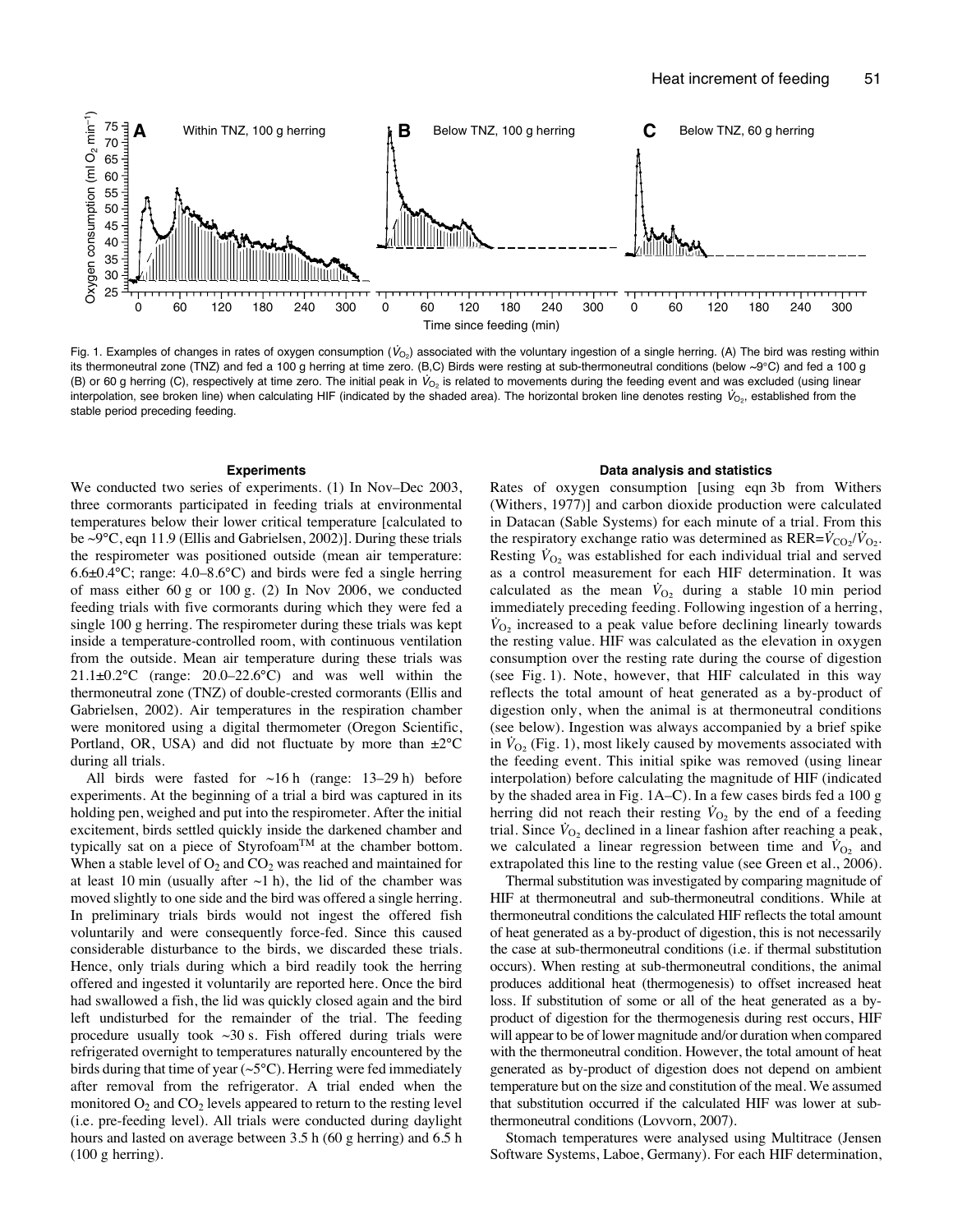mean stomach temperature was calculated over 5 min intervals throughout a trial. When a bird was fed a cold fish, stomach temperature recorded by the logger declined precipitously. After reaching a minimum value, temperature started to rise gradually towards the pre-feeding value. The recorded stomach temperature should reflect body temperature of a bird before feeding and again from  $\sim$ 1 h after feeding, when pre-feeding temperature was reestablished. From changes in stomach temperature (omitting the first hour after feeding) we calculated heat storage throughout a trial as  $\Delta T_b M_b c$ , where  $\Delta T_b$  are the changes in body temperature (in  $\rm{^{\circ}C}$ ),  $M<sub>b</sub>$  is body mass (in kg), and  $c$  is the mean specific heat capacity of tissue [taken as  $3.5 \text{ kJ kg}^{-1}$  °C<sup>-1</sup> (Dawson and Whittow, 2000)]. To calculate the time required for birds to warm up various amounts of ingested fish when resting in their pen, we first selected feeding events from the stomach temperature traces where the temperature returned to the pre-feeding value. This was not always the case, especially after feedings in the late afternoon, when the temperature started to decline towards the lower value maintained throughout the night (see Enstipp et al., 2006a). For each selected event we then calculated a baseline temperature before feeding, taken as the mean temperature during 5 min immediately before feeding. In a second step the time required to reach this pre-ingestion temperature was measured.

All statistical analysis was performed using SigmaStat software (Jandel Scientific, San Rafael, CA, USA). One-way analysis of variance (ANOVA) with Tukey pairwise multiple comparisons was used to compare the effects of environmental temperature and meal size on the magnitude and duration of HIF. When single comparisons were made, as in comparing resting and peak values of  $\dot{V}_{\text{O}_2}$ , Student's *t*-test was used. All percentage values were normalised by arcsine transformation beforehand. Significance was accepted at *P*<0.05. Values given are grand means established from individual bird means and are presented with standard error of the mean  $(\pm$  s.e.m.).

## **Calculation of thermoregulatory benefit**

To explore the overall thermoregulatory benefit that double-crested cormorants wintering in British Columbia potentially accrue from thermal substitution *via* HIF, we estimated their maintenance costs, daily energy expenditure (DEE), and daily food intake (DFI). Air temperatures throughout coastal British Columbia during winter usually fluctuate between 0 and 10°C. Hence, we calculated maintenance costs of the cormorants (basal metabolic rate and thermoregulatory costs) for an ambient temperature of  $\sim5^{\circ}$ C (the mean temperature during our cold air trials) using values from

Table 1 and an energy conversion factor of 19.7 kJ  $l^{-1}$  O<sub>2</sub> (Enstipp et al., 2006a). DEE was estimated from an algorithm established by Enstipp et al. (Enstipp et al., 2006b), modified for double-crested cormorants. This algorithm combines time–activity data with activity-specific metabolic rates to estimate DEE. We assumed the following time–activity budget (based on general patterns observed in great cormorants): birds fly for  $1-h$ , dive for  $2-h$  (mean dive depth and water temperature were taken as  $10 \text{ m}$  and  $6^{\circ}$ C, respectively), and rest on land for the remainder of the day. Activity-specific metabolic rates were taken from Enstipp et al. (Enstipp et al., 2006a), with the exception of flight costs, which were calculated using Pennycuick's aerodynamic model (Pennycuick, 1989). Cormorants forage on a variety of fish species of different nutritional composition and energy density. We assumed a composite energy density for the ingested fish of  $\sim$ 5 kJ g<sup>-1</sup> wet mass, to convert DEE into DFI. We furthermore assumed that birds acquire their DFI during two foraging bouts, which are spread throughout the day, so as to make best use of HIF for thermoregulatory savings. From HIF<sub>net</sub> measured in our cormorants digesting a 100 g herring (Table 2) and the estimated DFI, we calculated the daily  $HIF_{net}$ , assuming that the magnitude of HIF changes in proportion with food intake (Bech and Præsteng, 2004; Green et al., 2006) and is also comparable for fish species of varying energy density. The daily  $HIF<sub>net</sub>$  represents the maximum amount of energy savings possible *via* HIF, if thermal substitution were complete.

## **RESULTS**

#### **Heat increment of feeding at thermoneutral conditions**

When sitting calmly inside the respirometer at thermoneutral conditions, mean  $\dot{V}_{\text{O}_2}$  of five cormorants was  $26.13\pm1.37$  ml min<sup>-1</sup> (Table 1). Immediately after ingestion of a 100 g herring there was a brief spike in  $\dot{V}_{O_2}$  (Fig. 1A), most likely caused by movements associated with the feeding event. However, within 20–25 min of feeding,  $V_{O_2}$  regained a stable, albeit elevated, level. This initial spike was removed and linear interpolation was used when calculating the magnitude of HIF (shaded area in Fig. 1A). After regaining a stable level,  $\dot{V}_{O_2}$  rose gradually (Fig. 1A, Fig. 2) and reached a peak value at  $~60$  min, when it was significantly elevated over the resting rate (*P*<0.001,  $t=-12.87$ ). Thereafter,  $\dot{V}_{\text{O}_2}$  declined steadily towards the resting level (Fig. 1A, Fig. 2). Oxygen consumption was elevated for an average of  $328\pm28$  min after feeding, during which time birds consumed  $2697\pm294$  ml O<sub>2</sub> in excess of the resting rate (Table 1). Peak  $V_{\text{O}_2}$ , taken as the maximum value reached during a trial

| Table 1. Trial conditions and the effect of fish ingestion on oxygen consumption rates ( $V_{Q_2}$ ) of double-crested cormorants |  |
|-----------------------------------------------------------------------------------------------------------------------------------|--|
|-----------------------------------------------------------------------------------------------------------------------------------|--|

| Condition        | Ν |    | Body mass<br>(kq) | Air temperature<br>(°C) | Resting $V_{O_2}$<br>$(ml min-1)$ | Meal mass<br>(q)  | Peak $V_{\Omega_2}$<br>$(ml min-1)$ | Increase $(%)$ | HIF*<br>(mI O <sub>2</sub> ) | HIF duration*<br>(min) |
|------------------|---|----|-------------------|-------------------------|-----------------------------------|-------------------|-------------------------------------|----------------|------------------------------|------------------------|
| Warm, 100 g fish |   | 14 | $2.08 + 0.07$     | $21.1 \pm 0.2$          | $26.13 \pm 1.37$                  | $101.03 \pm 0.66$ | $44.23 \pm 2.54$                    | $69.8 + 4.0$   | 2697±294                     | $328+28$               |
| Cold, 100 g fish |   | 6  | $2.13 \pm 0.04$   | $5.5 \pm 0.7$           | $35.57 + 0.72^a$                  | $100.84 \pm 0.65$ | $49.74 \pm 1.42$                    | $39.8 + 4.0^a$ | $1391+271^a$                 | $228 + 6^a$            |
| Cold, 60 q fish  |   | 9  | $2.10+0.04$       | 7.6±0.3                 | $33.46 \pm 0.29^a$                | $60.12 \pm 0.57$  | $43.31 \pm 0.48$                    | $29.7 + 2.0^a$ | $539 \pm 85^{a,b}$           | $100+10^{a,b}$         |

Values are grand means  $\pm$  s.e.m., which were established from individual bird means. 'Peak  $V_{\text{O}_2}$ ' is the maximum average 1-min value during a trial, excluding the initial spike associated with feeding movements. 'Increase' depicts the percentage increase in  $V_{O_2}$  from resting to peak level reached after food ingestion.

\*While HIF at thermoneutral conditions (ʻwarm') represents the total amount of heat generated as a by-product of digestion, this is not the case for trials at subthermoneutral conditions ('cold'). Lower values at sub-thermoneutral conditions and the shorter duration of  $V_{O_2}$  elevation indicate thermal substitution. To

calculate HIF, the initial brief spike in  $V_{\text{O}_2}$ , associated with movements during the feeding event, was removed from all traces using linear interpolation (see Fig.·1).

 $N$ , number of birds; n, number of trials.<br><sup>a</sup>Significant difference from trials at thermoneutral conditions.

bSignificant difference from trials with larger meal size.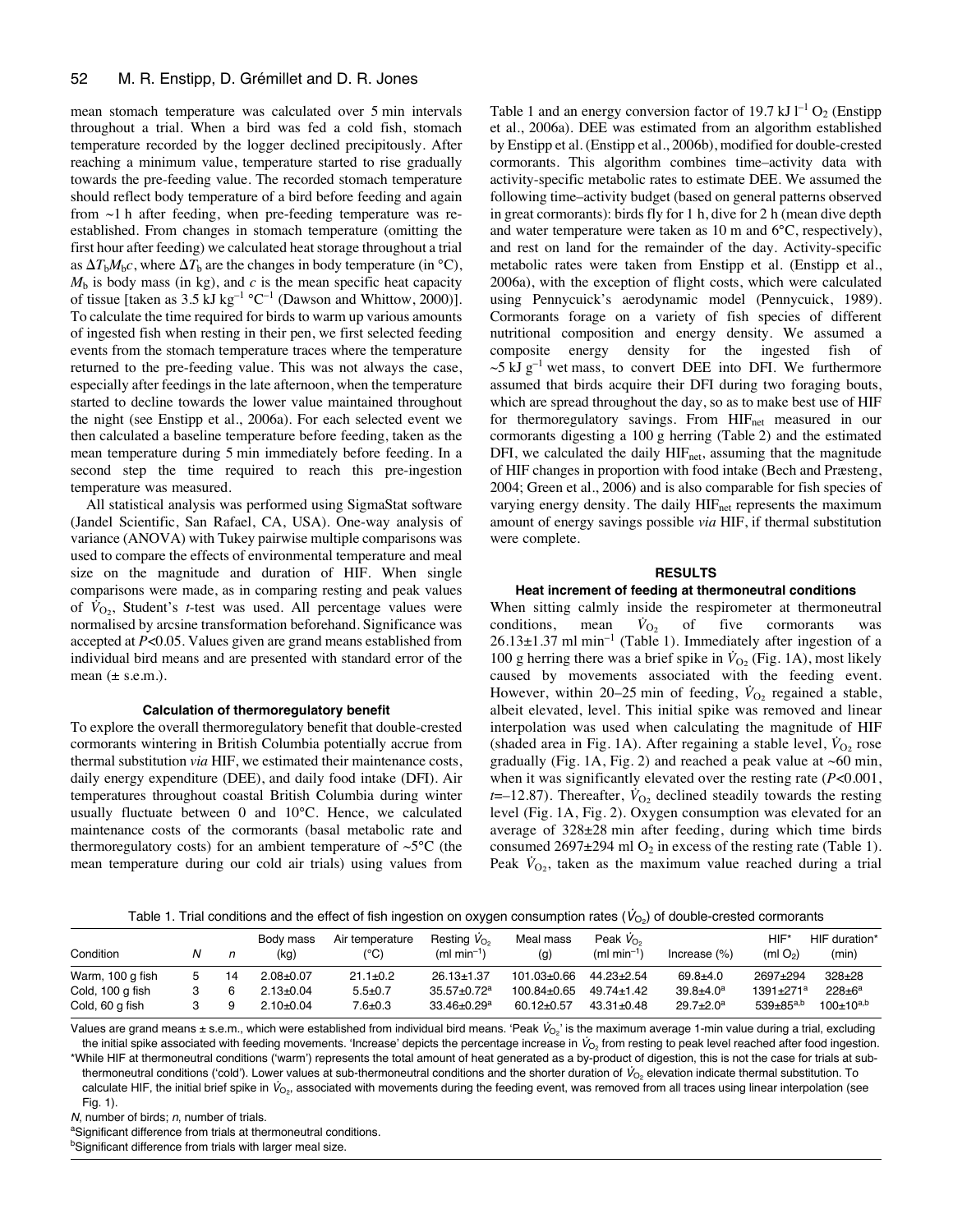(excluding the initial spike), was on average  $\sim$  1.7 times the resting rate (Table 1).

**Effects of environmental temperature and meal size**

Resting  $\dot{V}_{\text{O}_2}$  was significantly elevated in cold temperature trials when compared with the trials at thermoneutral conditions (*P*<0.001, *t*=–6.00), confirming that birds were below their lower critical temperature (Table 1, Fig. 1A–C). After food ingestion,  $\dot{V}_{O_2}$ increased rapidly and within  $~50$  min reached a more stable plateau  $(100 \text{ g}$  herring) or started to decline  $(60 \text{ g}$  herring) (Fig. 2). ANOVA comparisons revealed that both ambient temperature and meal size significantly affected the magnitude (*P*=0.001, *F*=16.74) and duration  $(P<0.001, F=22.55)$  of HIF (Table 1). At thermoneutral conditions  $\dot{V}_{O_2}$  elevation following the ingestion of a 100 g herring lasted significantly longer ( $P=0.04$ ,  $t=2.58$ ) and was therefore significantly greater  $(P=0.02, t=2.97)$  than when birds were at sub-thermoneutral conditions (Table 1, Figs 1, 2). We only tested the effect of meal size on HIF at low ambient temperatures. Under these conditions, HIF was significantly greater (*P*=0.04, *t*=3.00) and lasted longer (*P*<0.001, *t*=11.07) when meal size was bigger (Table  $1$ , Fig.  $1B,C$ , Fig.  $2$ ).

# **Respiratory exchange ratio (RER)**

The respiratory exchange ratio (RER) varied considerably throughout trials of individual birds and also between birds. At thermoneutral conditions, mean RER before feeding was 0.72±0.01 (Fig. 3). After food ingestion, RER briefly increased to 0.74, before declining to a value below resting. For the remainder of the trial, RER fluctuated between  $\sim 0.68$  and  $0.70$  (Fig. 3). Mean RER before feeding at sub-thermoneutral conditions was 0.63±0.01. After ingestion of a  $100 \text{ g}$  herring, RER increased briefly to  $0.73$ . In the following 80 min it varied between 0.68 and 0.73, before reaching a more stable level at 0.67 for the remainder of the trial.

Table 2. Estimates of the magnitude and duration of HIF in bird species at thermoneutral conditions Meal mass Energy density GE intake HIF<sub>net</sub> as %

2. Estimates of the magnitude and duration of HIF in bird species at thermoneutral conditions

GE intake

 $(kJ)$ 

(kJ g<sup>-1</sup> wet mass) Energy density

wet) as % M<sub>b</sub> Meal mass

Mb (kJ·g=1·wet·mass) (kJ) HIF-et·(kJ) GE intake HIF duration (h) Study

 $HIF_{net}(kJ)$ 38.9

HIF<sub>net</sub> as % GE intake

HIF duration (h)

Study

Present study

5.5

 $4.2$ 

Double-crested cormorant Pacific herring 4.8 9.3 930.0 38.9 4.2 5.5 1Present study

 $4.8$ 

9.3

930.0

Little penguin West Australian sardines 15.6 5.1 5.9 5.9 15.6 15.6 10.0 10.0 3.9 10.0 3.1 20.06)

 $\frac{1}{5}$   $\frac{1}{5}$ 

udyptula minor) (Europi 1.0 5.382.0 5.382.0 5.382.0 5.382.0 5.382.0 5.382.0 5.382.0 5.382.0 5.382.0 5.4 5.382.

0.5<br>2.0

(Sardinops neopilchardus) West Australian sardines

20.2ª

Tawny owl Laboratory mice 5.3 8.9 200.0 14.2 8.0 10.0 4(Bech and Præsteng, 2004)

 $8.9$ 

53

Brünnichs guillemoths guillemoths guillemoths arctic cod 2.3 4.9 9.2 9.3 4.9 9.5 9.2 9.3 9.4 7.0 7.0 7.0 7.0 7.0

 $4.9$ 6.2

23  $6.4$ 

 $17.5^a$ 

6.5

92.6 Ï

(chicks) Cricks 6.392010 − – – – – – 7.9 – 7.9 – 7.9 – 7.9 – 7.9 – 7.9 – 7.9 – 7.9 – 7.9 – 7.9 – 7.9 – 7.9 – 7

Adélie penguin (chicks) (chicks) (chicks) (chicks) (chicks) (chicks) (chicks) (chicks) (chicks) (chicks) (chicks) (chicks) (chicks) (chicks) (chicks) (chicks) (chicks) (chicks) (chicks) (chicks) (chicks) (chicks) (chicks)

22.6ª

 $26.4$ 

Species (wet) as  $\%$ 

Food

Table:

Phalacrocorax a (Phalacrocorax auritus)

Double-crested cormorant

Species

E(

Lesser scaup Little penguin

Aythya affini (Aythya affinis)

Strix al (

Mallard

Tawny owl

Ana (

s platyrhynchos)

Uria lomvia (Uria lomvia)

) (Boreogadus saida)

(Troglodytes aedon) (Achaeta domestica)

(Troglodytes aedon) Adélie penguin (chicks) House wren (chicks)

Κrill

(Achaeta domestica) (Boreogadus saida)

Pygo (

scelis adeliae) (

Euphausia sp.)

(Euphausia sp.)

(Strix aluco)

Mus musculus)

Vixed grain Arctic cod Crickets

(Mus musculus)

s) (Mytilus edulis)

(Mytilus edulis) -aboratory mice

**Blue mussels** 

(Phalacrocorax auritus) (Clupea pallasi)

(Clupea pallasi)

Pacific herring

# **Stomach temperatures**

Stomach temperatures during HIF trials under various conditions were comparable and followed the same pattern. Fig. 4 shows the mean temperatures  $(\pm s.e.m.)$  observed during trials in warm air. Temperature before feeding was 41.2±0.1°C and declined rapidly upon ingestion of a cold herring. After reaching a minimum value at ~35°C, temperature rose again and reached the pre-ingestion level within 40–50 min after feeding. For the remainder of the trial temperature was relatively stable, slowly declining to 40.7±0.3°C at the end of a  $6.5h$  trial (Fig. 4). Mean stomach temperatures during cold air trials, when birds ate a 100 g herring were 41.5±0.1°C before feeding and 41.7±0.2°C at trial end. When fed 60 g herring in cold air, temperatures before feeding and at trial end were 41.6±0.1°C and 40.7±0.2°C, respectively. Heat storage, determined from changes in stomach temperature after food ingestion (omitting the first hour after feeding) was negligible. Assuming that all body tissues showed the same temperature variations as recorded by the proventricular probe, mean heat storage was  $-2.8\pm0.9$  kJ in warm air trials,  $2.0\pm1.4$  kJ and  $-4.7\pm2.0$  kJ in cold air trials when fed 100 g and 60 g, respectively.

When birds were fed a refrigerated herring containing a temperature logger, the temperature rise was sigmoidal, reaching a stable temperature within 40–50 min (Fig. 5, insert). Separate feeding trials, when birds rested in their pen, revealed a significant linear relationship between the fish mass ingested and the time required to warm this mass from  $\sim$ 5 $\degree$ C to body temperature  $(P<0.001, F=90.57; Fig. 5)$ . As expected, the time required to warm the ingested fish increased with meal size.

(Bech and Præsteng, 2004)

 $0.0$ 

 $\overline{8.0}$ 

 $P$ (Green et al., 2006)

 $6.\overline{3}$  $\overline{3}$ .

> $10.0$ 20.9

 $15.8$ <br>38 **24.8**  $14.2$ 

155.6<br>382.0 118.8 200.0

 $0.0$ 

In all studies, except 4, 7 and 8, birds ingested food voluntarily. In study 3, ducks dived voluntarily to a depth of 2 m, where they ingested blue mussels (shell removed), while ducks ingested food when In all studies, except 4, 7 and 8, birds ingested food voluntarily. In study 3, ducks dived voluntarily. In study 3, ducks dived voluntarily. In study 3, ducks ingested food when floating at the surface in study 5. floating at the surface in study 5.

HIF<sub>ret</sub> excludes the costs incurred when warming the ingested food from ambient to body temperature and therefore represents the amount of heat potentially available for thermoregulation. GE, gross HIF $_{\rm{rel}}$  excludes the costs include when warming the ingested foom ambient to body temperature and therefore represents the amount of heat potentially available for thermoregulation. GE, gross energy; M<sub>p</sub>, body mass; aenergy densities reported in kJ g<sup>-1</sup> dry mass.  $M_{\rm b}$ , body mass; <sup>a</sup>energy densities reported in kJ g<sup>-1</sup> dry mass.

<sup>9</sup>(Janes and Chappell, 1995)

 $\frac{0}{2}$ 

 $\frac{0}{2}$ 

63 7.0  $\frac{1}{4}$ 

(Chappell et al., 1997) (Hawkins et al., 1997)

 $14$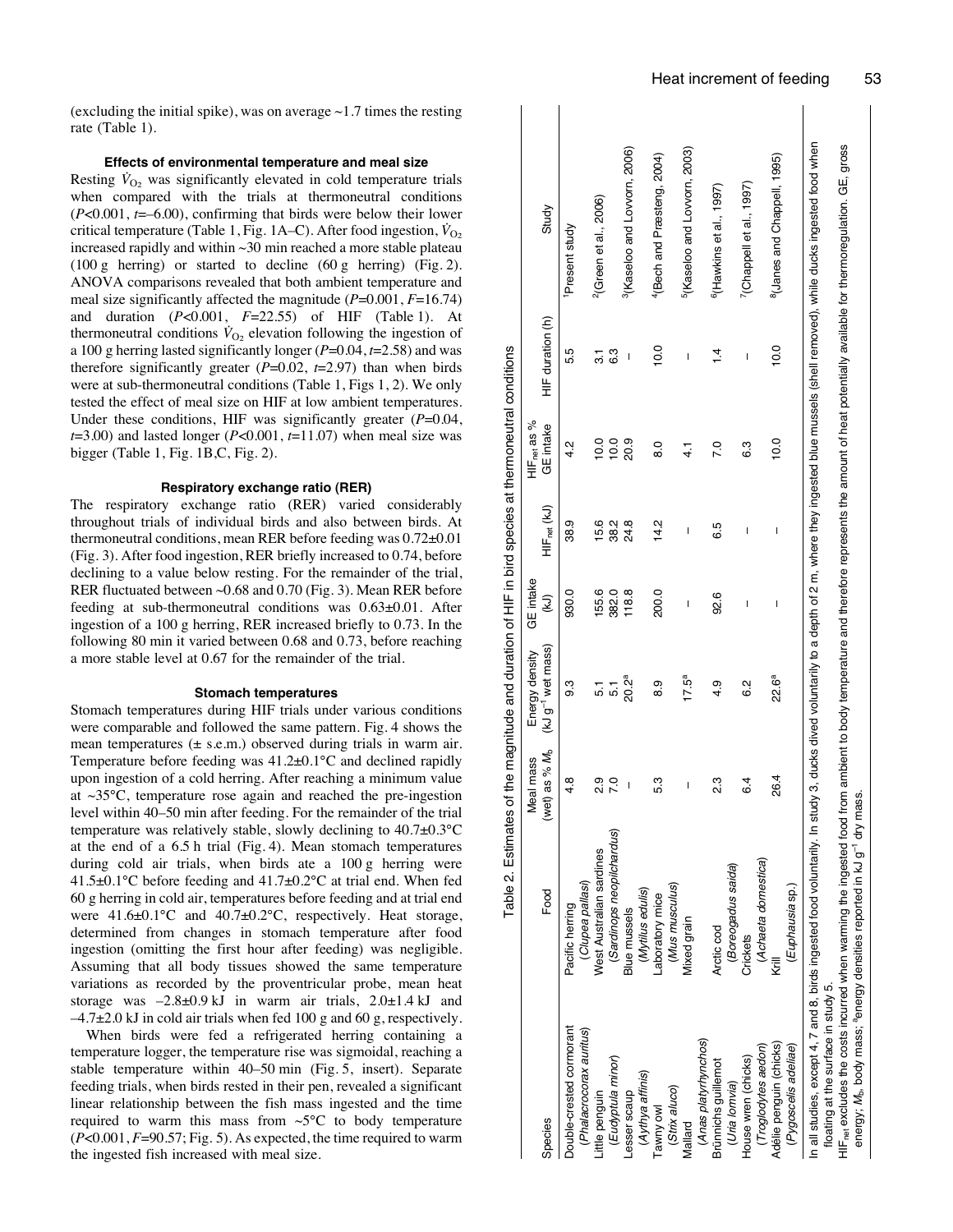

Fig. 2. Changes in oxygen consumption rate (means  $\pm$  s.e.m., in multiples of resting value) of double-crested cormorants after voluntary ingestion of a single herring (mass 60 or 100 g) when resting in air at temperatures within or below their thermoneutral zone (TNZ) (lower critical temperature  $\sim 9^{\circ}$ C). Sample sizes for the various conditions are indicated in Table 1.

# **DISCUSSION**

This study investigated magnitude and duration of HIF in doublecrested cormorants following the ingestion of a single herring while resting in air. It furthermore examined the effects of meal size and the potential of HIF for thermal substitution. We found that HIF in cormorants was significantly greater after larger food intake. This was mainly the consequence of an increase in HIF duration rather than in the peak level of HIF (Table 1). In trials at sub-thermoneutral conditions, at identical food intake levels, magnitude and duration of  $V_{\text{O}_2}$  elevation were significantly reduced (by  $\sim$ 48% and  $\sim$ 30%, respectively), when compared with trials at thermoneutral conditions (Table 1). This strongly suggests that cormorants are able to use the heat generated by HIF to substitute for regulatory thermogenesis if heat loss is sufficiently high. Knowledge of HIF and its overall effect on the energy budget of cormorants is essential for the construction of bioenergetics models, in an attempt to better understand the energy and food requirements of these top predators. If thermal substitution (from HIF and muscular activity) is not taken into consideration, time–energy budgets that include an independent value for thermoregulation costs might greatly overestimate energy expenditure.

#### **HIF at thermoneutral conditions**

 $V_{\text{O}_2}$  of double-crested cormorants when resting at air temperatures within their TNZ was slightly lower than the mass-specific value reported in an earlier study  $[12.56 \text{ vs } 13.97 \text{ ml } \text{min}^{-1} \text{ kg}^{-1}$  (Enstipp et al., 2006a)]. Magnitude of the peak  $\dot{V}_{O_2}$  observed in cormorants after ingestion of a 100 g herring  $(-1.7)$  times resting, Table 1) was similar to that reported for other seabird species during digestion (Baudinette et al., 1986; Croll and McLaren, 1993; Janes and Chappell, 1995; Hawkins et al., 1997; Green et al., 2006). It was also similar to the increase observed in other fish eating endotherms, namely pinnipeds [see table 3 in Rosen and Trites (Rosen and Trites, 1997)]. The time course of the changes in oxygen consumption following ingestion in the cormorants was similar to that reported for little penguins (Green et al., 2006) and differed from that in Brünnichs guillemots (Hawkins et al., 1997). In the guillemots, oxygen consumption rate reached its peak within 7.5 min of fish ingestion, which was followed by a relatively stable plateau phase for  $\sim$  50 min. Thereafter it declined

![](_page_5_Figure_7.jpeg)

Fig. 3. Respiratory exchange ratio (RER= $\dot{V}_{CO_2}/\dot{V}_{O_2}$ ) of double-crested cormorants before (time zero) and after ingestion of a 100 g herring (means  $\pm$  s.e.m., N=5 birds, n=14 trials), when resting at air temperatures within their thermoneutral zone. The solid and broken lines indicate the theoretically expected RER values when birds metabolise exclusively lipid or protein, respectively.

slowly towards the pre-feeding value, which was reached within  $\sim$ 90 min of ingestion (Hawkins et al., 1997). By contrast, peak  $\dot{V}_{O_2}$ was distinct and short-lived in the cormorants and oxygen consumption declined steeply towards the pre-feeding value thereafter (Fig. 1A, Fig. 2). Cormorants reached their peak  $\dot{V}_{\text{O}_2}$  $\sim$  60 min after feeding (Fig. 2), which was in-between the 43 min and 73 min reported for little penguins (Green et al., 2006) and Adélie penguins (Janes and Chappell, 1995), respectively.  $\dot{V}_{O_2}$  after ingestion of a 100 g herring was elevated for  $\sim$  5.5 h in the cormorants (Table 1, Fig. 2). This is comparable to the duration reported for little penguins (Green et al., 2006), when relative meal size is taken into consideration (Table 2).

Warming the ingested food to body temperature might account for a substantial part of the increase observed in  $\dot{V}_{O_2}$  after feeding (Wilson and Culik, 1991). In fact, Wilson and Culik attributed all of the increase observed in  $\dot{V}_{O_2}$  in Adélie penguins after the ingestion of cold krill to this. However, warming of the ingested food (Arctic cod *Boreogadus saida* for Brünnichs guillemots and West Australian sardines *Sardinops neopilchardus* for little penguins) accounted only for a minor fraction of the observed increase in oxygen consumption of Brünnichs guillemots (~30%) (Hawkins et al., 1997) and little penguins (~17%) (Green et al., 2006). In our study it took birds on average  $\sim$ 36 min to warm a  $100 \text{ g}$  herring from  $5^{\circ}$ C to body temperature when they rested within their TNZ (Fig. 5).  $\dot{V}_{O_2}$  after fish ingestion was elevated for a much longer duration  $(328\pm 28 \text{ min})$ , clearly indicating that HIF persisted beyond the time required to heat the meal.

The costs of heating a herring from ambient to body temperature can be calculated if we know the specific heat capacity of the herring. We used the proximate composition of macronutrients for Pacific herring (Zhao et al., 2006) (16.84% lipid, 15.15% protein, 65.74% water, 2.16% ash) and the specific heat capacities of these components (Kaseloo and Lovvorn, 2003), to calculate the specific heat capacity of our herring, estimated at ~3.33 J  $g^{-1}$  °C<sup>-1</sup>. Hence, heating a 100 g herring from ambient ( $5^{\circ}$ C) to body temperature (41.2°C, mean stomach temperature of birds before feeding) would require 12.05 kJ. We used an energy conversion factor of 19.08 kJ  $I^{-1}$  O<sub>2</sub> (based on the proximate composition of Pacific herring and the energy released from its components) (Zhao et al.,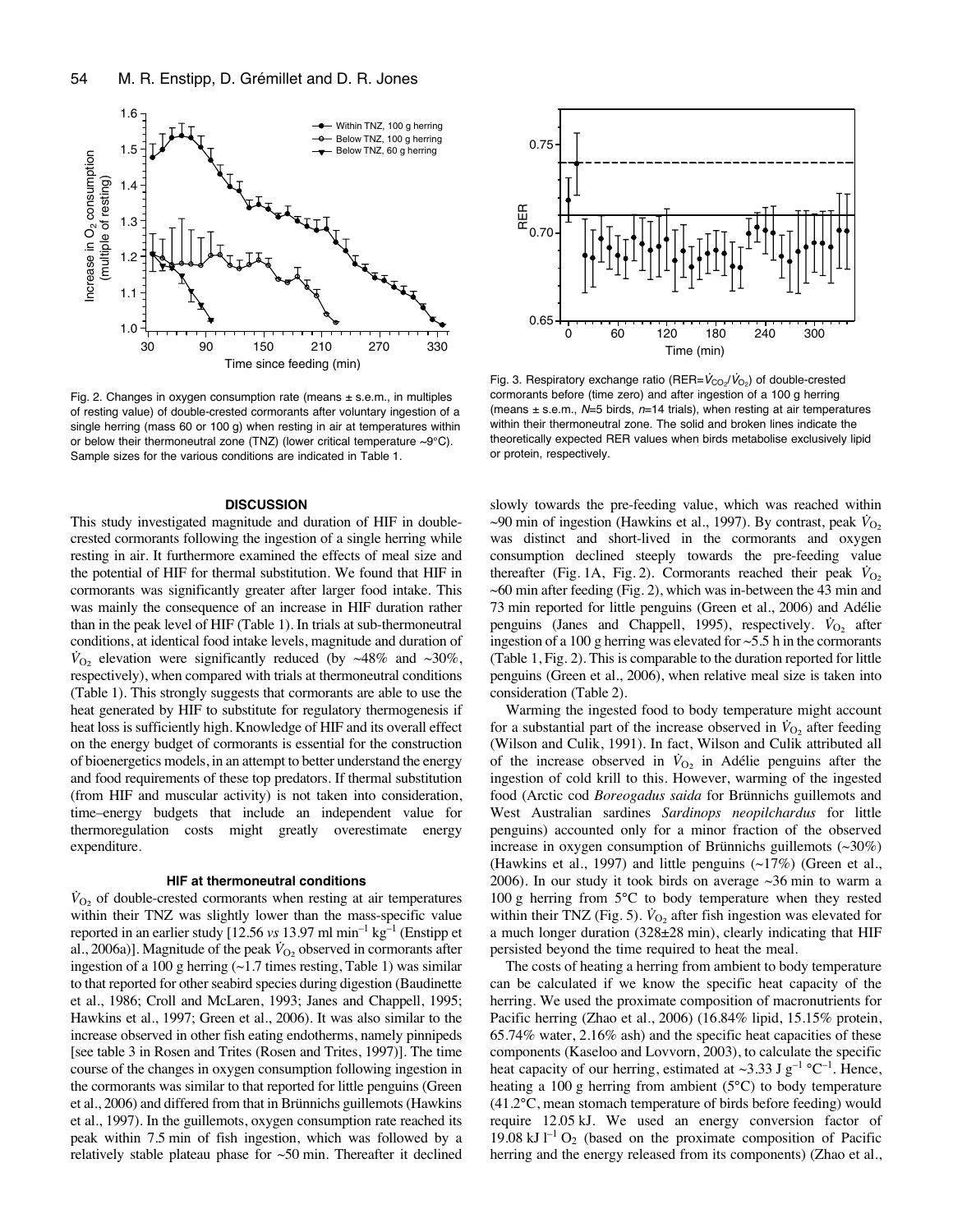![](_page_6_Figure_0.jpeg)

Fig. 4. Mean stomach temperature  $(\pm s.e.m.)$  of double-crested cormorants during HIF trials at air temperatures within their thermoneutral zone  $(N=5)$ birds,  $n=12$  trials). The temperature drop at 0 min is caused by the ingestion of a 100 g herring. Note that temperature reaches pre-ingestion levels within ~40 min of eating the fish, after which temperature remains stable throughout the remainder of the trial.

2006; Schmidt-Nielsen, 1997) to convert the mean oxygen consumption after fish ingestion at thermoneutral conditions attributable to HIF (26.7 $\pm$ 3.0 ml O<sub>2</sub> g<sup>-1</sup> fish) to metabolic rate. The total HIF for a 100 g herring was therefore calculated to be 50.9 kJ. Hence, fish warming in our study accounted for only ~23.7% of the measured increase in oxygen consumption. If we use the energy density for Pacific herring given by Zhao et al. [9.3 kJ  $g^{-1}$  wet mass (Zhao et al., 2006)], a 100 g herring would have a GE content of 930 kJ, and the 12.05 kJ warming costs would represent 1.3% of that. Excluding the costs incurred when warming the ingested food from ambient to body temperature, we arrive at a HIF<sub>net</sub> of 38.9 kJ for a  $100$  g herring (Table 2).

Table 2 lists estimates of the magnitude and duration of HIF for various bird species investigated at thermoneutral conditions. Differences in experimental conditions (e.g. relative meal size and composition) have to be considered when comparing these values. The only studies to which our results can be directly compared are on Brünnichs guillemots (Hawkins et al., 1997) and little penguins (Green et al., 2006). If we take into account the relative meal size, then HIF<sub>net</sub> observed in cormorants was greater than in these two species (Table 2). However, when expressing HIF<sub>net</sub> observed in cormorants on the basis of the GE intake, it becomes clear that it falls into the lower range of what has been observed in aquatic birds  $(4.2\%;$  Table 2). While values for the guillemots and penguins are about double the value observed in cormorants, the energy density of their ingested food was considerably lower (Table·2). Low HIF values were also reported for harbour seals *Phoca vitulina* when feeding on high-energy herring [5.1% of GE intake (Markussen et al., 1994)]. Hence, it is intriguing that these relatively low HIF values (when expressed as % GE intake) might be a consequence of the high energy density of the fish ingested. Markussen et al. (Markussen et al., 1994) took their results as evidence for a more efficient utilization of the ingested meal, when seals fed on energyrich food (i.e. less 'wasted energy' in the form of HIF).

Mean RER in our birds before feeding (0.72) was similar to the value of 0.73 reported in an earlier study (Enstipp et al., 2006a) and identical to the value found in post-absorptive European shags *P. aristotelis* resting in air (Enstipp et al., 2005). However, after food ingestion, RER in our cormorants declined somewhat (apart from the

![](_page_6_Figure_6.jpeg)

Fig. 5. Time required by resting cormorants to warm ingested fish of varying mass to body temperature. Temperature of fish ingested was ~5°C, while mean stomach temperature of birds before ingestion was 41.1±0.4°C  $(N=5$  birds,  $n=49$  trials). The insert shows a temperature trace recorded by a MiniTemp-xl-logger inside a 100 g herring. The fish was kept inside a refrigerator and fed to a cormorant (within 2 min of removal from the refrigerator) at time zero, as indicated by the arrow.

brief initial increase) and fluctuated between 0.68 and 0.70 (Fig. 3). Although these values are lower than what is conventionally expected, they follow the same pattern observed in little penguins (Green et al., 2006), digesting similar meal masses. When resting at sub-thermoneutral conditions, RER before feeding was lower than expected at ~0.63. After feeding, however, it increased to levels typical for diet composition (for  $\sim 80$  min), before declining again to lower levels. RER levels lower than conventionally expected have been reported throughout the bird literature and some of the potential mechanisms (e.g. non-pulmonary  $CO<sub>2</sub>$  loss) and implications for studies on avian energetics have been discussed (Walsberg and Wolf, 1995). However, more studies investigating these mechanisms, especially for piscivorous species, are desirable.

#### **Effect of meal size**

We only investigated the effect of meal size when birds were at subthermoneutral conditions. Nevertheless, under these conditions our results show that duration of HIF and, therefore, its magnitude, changed significantly with meal size (Table 1, Fig 1B, C, Fig 2). By contrast, peak  $V_{O_2}$  during digestion was not significantly affected by meal size, which was also true for HIF<sub>net</sub>, when expressed either on a mass-specific basis (per g fish) or as percentage of the GE intake  $(0.14 \text{ kJ g}^{-1} \text{ vs } 0.12 \text{ kJ g}^{-1} \text{ and } 1.5\% \text{ vs } 1.3\% \text{ for } 100 \text{ g and } 60 \text{ g})$ herring, respectively). These findings are similar to previous studies that investigated the effect of meal size on HIF in birds and marine mammals (Masman et al., 1989; Markussen et al., 1994; Janes and Chappell, 1995; Chappell et al., 1997; Rosen and Trites, 1997; Bech and Præsteng, 2004; Green et al., 2006). However, in mallards, dabbling for grain, magnitude of HIF (% GE intake) increased with increasing food intake (Kaseloo and Lovvorn, 2003). Feeding conditions in the latter study differed, however, in that mallards fed on low protein grain at intake levels below maintenance requirements (for details, see Kaseloo and Lovvorn, 2003).

## **HIF, thermal substitution and eco-physiological relevance**

The significantly shorter duration of  $\dot{V}_{O_2}$  elevation and its smaller magnitude at sub-thermoneutral conditions, when compared with thermoneutral conditions (Table 1, Figs 1, 2), strongly suggest that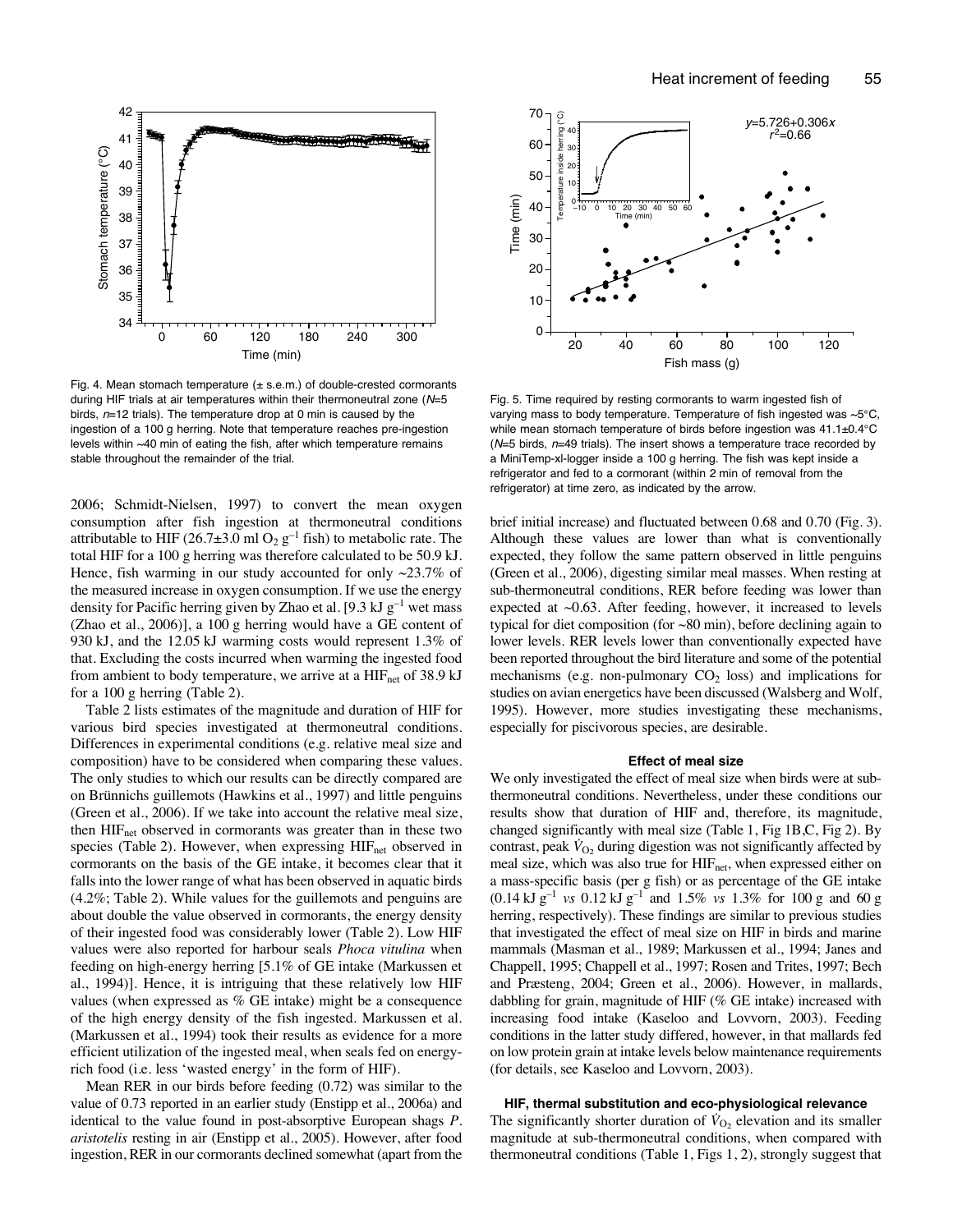double-crested cormorants are able to use the excess heat to substitute for regulatory thermogenesis under these conditions. HIF<sub>net</sub> at the lowest air temperature tested in our study (mean: 5.5°C) was reduced by 48%, indicating that thermal substitution at this temperature was only partial. However, it is conceivable that thermal substitution might be complete if heat loss is sufficiently high [e.g. at lower air temperatures or during/after foraging in cold water (see Kaseloo and Lovvorn, 2005)]. While the concept of using heat generated by HIF to offset thermoregulatory costs has been around for more than 100 years, experimental evidence for it has been equivocal. Results from studies in endotherms range from none to partial and complete substitution [see table 1 in Rosen and Trites (Rosen and Trites, 2003) and appendix 1 in Lovvorn (Lovvorn, 2007)]. For example, substitution from HIF accounted for >20% of the metabolizable energy intake in lesser scaups diving for blue mussels at a depth of 2 m (Kaseloo and Lovvorn, 2006). In kestrels *Falco tinnunculus* and tawny owls *Strix aluco*, substitution from HIF was  $\sim$  50% and over 90%, respectively, when birds rested at sub-thermoneutral ambient temperatures (Masman et al., 1989; Bech and Præsteng, 2004). Similarly, substitution from HIF was clearly present in large house wren chicks *Troglodytes aedon* and was complete in many cases, when ambient temperature was sufficiently low (Chappell et al., 1997). By contrast, in arctic tern chicks *Sterna paradisaea*, no evidence for thermal substitution from HIF was found (Klaassen et al., 1989) and that was also the case for juvenile Steller sea lions *Eumetopias jubatus* (Rosen and Trites, 2003). In mallards dabbling for low protein grain and in lesser scaups diving for blue mussels to shallow depth  $(1.2 \text{ m})$ , thermal substitution from HIF was also negligible (Kaseloo and Lovvorn, 2003; Kaseloo and Lovvorn, 2006). These last two studies illustrate some of the methodological problems when measuring thermal substitution (see Lovvorn, 2007). For example, the chances of detecting thermal substitution depend on the magnitude of HIF, which in turn depends on meal size and protein content. Hence, thermal substitution is more easily detected in animals eating large meals with high protein content (Kaseloo and Lovvorn, 2003). This contrasts with conditions in the mallard study, where birds ingested small amounts of low-protein grain. Also, in order for thermal substitution to occur, heat loss has to be sufficiently high, while excess heat (from HIF or exercising muscles) also has to be available to replace that heat loss (Kaseloo and Lovvorn, 2005). Due to the greater compression of the plumage, heat loss in lesser scaups must have been greater when diving to  $2m$  than when they dived to shallow depth  $(1.2m)$ , so that thermal substitution was detectable in the former situation but not in the latter (Kaseloo and Lovvorn, 2006).

Potential reasons for varying results in studies that investigate thermal substitution have recently been discussed (Rosen and Trites, 2003; Lovvorn, 2007). Besides problems related to differences in calculation and experimental conditions, one possible explanation could be real physiological differences between the species studied with respect to taxonomy, ecology or developmental stage (Rosen and Trites, 2003). However, as pointed out by the authors, there appears to be no clear pattern according to these criteria in the studies conducted so far. Clearly, more studies on a greater range of species, conducted at the most relevant ecological conditions, are needed before such a pattern might emerge.

The extra heat generated through HIF might serve cormorants at different times of their daily routine by reducing the need for shivering thermogenesis. For example, abdominal temperature decreases during diving have been observed in various avian divers such as South Georgian shags *P. georgianus* (Bevan et al., 1997), king penguins *Aptenodytes patagonicus* (Handrich et al., 1997) and great cormorants (Grémillet et al., 2005b). Heat produced during digestion might help to restore body temperature after a dive bout. During times of inactivity at low ambient temperatures (e.g. during roosting after foraging or during the night, when locomotor activity is minimal), excess heat from HIF might be important to maintain body temperature, thereby lowering the temperature for the onset of residual thermogenesis. In sea otters *Enhydra lutris*, HIF might allow animals to increase the time between activity bouts (Costa and Kooyman, 1984). These authors suggested that post-absorptive sea otters maintain their heat balance through periodic activity bouts, while post-ingestive otters decrease activity and use the heat produced from HIF to offset heat loss during rest. A similar scenario was proposed for guillemots that spend most of their life at sub-thermoneutral water temperatures (Croll and McLaren, 1993). Of course, to what extent muscular activity (for locomotion or shivering) can be reduced because of the extra heat from HIF depends on the timing. Ideally, bouts of activity and resting should be separated by the amount of time that metabolism is elevated following food ingestion. While this seems to be the case for sea otters (Costa and Kooyman, 1984), it is not clear if cormorants also structure their daily activity patterns in such a way.

When exploring the overall thermoregulatory benefit that double-crested cormorants wintering in British Columbia might accrue from thermal substitution *via* HIF, we calculated maintenance costs and DEE to be  $\sim$ 1009 kJ day<sup>-1</sup> and  $\sim$ 2000 kJ day<sup>-1</sup>, respectively. This would require a DFI of  $\sim$ 550 g of fish. When digesting a 100 g herring at thermoneutral conditions,  $HIF<sub>net</sub>$  of the cormorants was 38.9 kJ (Table 2). Hence, 550 g of fish, taken over two foraging bouts, would produce a daily HIF<sub>net</sub> of  $\sim$ 214 kJ. In our herring trials at sub-thermoneutral conditions ( $\sim$ 5°C), the measured  $\dot{V}_{O_2}$  elevation was reduced by  $\sim$ 48%, when compared with trials at thermoneutral conditions (Table 1), representing thermal substitution. If we extrapolate from these experimental trials to the wintering scenario, this would amount to energy savings through HIF of  $\sim$ 103 kJ per day. Such a saving represents ~38% of the daily thermoregulatory costs (calculated as the difference between RMR at  $21.2$  and  $5.5^{\circ}$ C, Table 1,  $\sim$ 268 kJ day<sup>-1</sup>) and  $\sim$ 5% of the DEE. Hence, at the specific conditions investigated, the extra heat generated *via* HIF would reduce the need of cormorants to shiver by almost 40%. Thermoregulatory savings *via* the excess heat from exercising muscles during activity bouts are likely to reduce the need for shivering thermogenesis in cormorants even further (Kaseloo and Lovvorn, 2006). However, one should be aware that the above calculations are based on the combination of measurements under controlled laboratory conditions and a simple model. Furthermore, thermal substitution patterns might differ in birds resting in air or diving in cold water. Clearly, more information is needed before the fraction of thermoregulatory costs that is potentially met by substitution in free-ranging birds can be calculated with greater accuracy.

# **Diving and HIF – evidence for delayed food-processing?**

 $\dot{V}_{\text{O}_2}$  has been observed to increase within minutes of food ingestion in birds (Janes and Chappell, 1995; Hawkins et al., 1997; Green et al., 2006) and this was also the case in our study. However, such immediate onset of HIF would seem to conflict with the need of avian divers to effectively manage their finite oxygen stores during diving (Butler and Jones, 1997). Any increase in metabolic rate during a dive bout (i.e. HIF) would tend to reduce the aerobic dive capacity of these birds. Apart from the studies by Kaseloo and Lovvorn